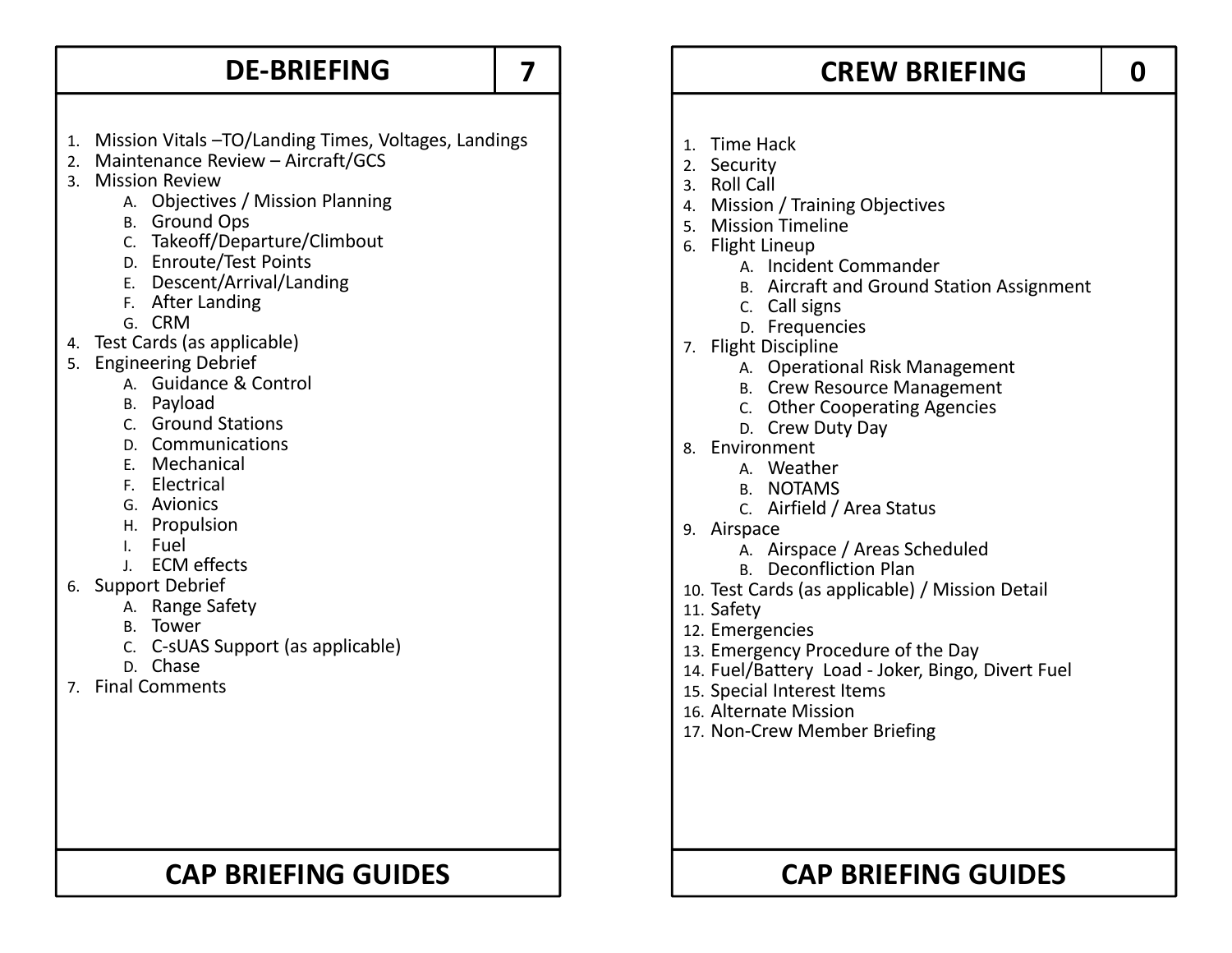## **PRE‐MISSION**

| FIRMWARE & GCS UP-TO-DATE (AS APPROVED)<br>CACHE MAPS FOR FLIGHT AREAS<br>_________ SD CARD(S) CLEARED/INSTALLED<br>_ AIRCRAFT BATTERIES CHARGED                                                                                                                                                                                |  |
|---------------------------------------------------------------------------------------------------------------------------------------------------------------------------------------------------------------------------------------------------------------------------------------------------------------------------------|--|
| <b>CONTROLLER, SENSOR &amp; GCS CHARGED</b>                                                                                                                                                                                                                                                                                     |  |
| <b>EQUIPMENT PACK:</b><br><b>CHECKLISTS</b><br><b>EMERGENCY EQUIPMENT</b><br>PACK LOG BOOK<br>_________ RADIOS (LMR, VHF, etc)<br><b>TABLET SHADE PROTECTOR</b><br>_USB CABLES<br><b>EXTERNAL POWER EQUIPMENT</b><br>_____ FLIGHT PLAN & AIRSPACE RESTRICTIONS<br>AIRCRAFT (PROPs, BATTERIES, GCS, SENSOR, etc)                 |  |
| MISSION PREP / BRIEFING:<br>MISSION DETAIL (BRIEFED / PROGRAMMED)<br>AIRSPACE, GROUNDSPACE & FREQUENCIES<br>OBSTACLES (RTH, T/O LOCATION, etc)<br>$\overline{\phantom{0}}$ ORM<br>WEATHER<br>____ NOTAMS<br><b>EMERGENCIES</b><br>$\_$ BATTERY PLAN / BINGO<br>NON-CREWMEMBER BRIEFING<br>FLIGHT & AIRSPACE APPROVED / SIGN OUT |  |
|                                                                                                                                                                                                                                                                                                                                 |  |

## **1 6 POSTFLIGHT**

| <b>CAP SUAS CHECKLIST</b>                                                                                                                                                                                                                                                                                   | <b>CAP SUAS CHECKLIST</b>                                                              |
|-------------------------------------------------------------------------------------------------------------------------------------------------------------------------------------------------------------------------------------------------------------------------------------------------------------|----------------------------------------------------------------------------------------|
| <b>REP / BRIEFING:</b><br>SION DETAIL (BRIEFED / PROGRAMMED)<br>SPACE, GROUNDSPACE & FREQUENCIES<br><b>STACLES (RTH, T/O LOCATION, etc)</b><br>VI.<br>ATHER<br><b>TAMS</b><br><b>ERGENCIES</b><br><b>TERY PLAN / BINGO</b><br><b>N-CREWMEMBER BRIEFING</b><br><b>GHT &amp; AIRSPACE APPROVED / SIGN OUT</b> |                                                                                        |
| T PACK:<br><b>CKLISTS</b><br><b>ERGENCY EQUIPMENT</b><br><b>K LOG BOOK</b><br><b>DIOS (LMR, VHF, etc)</b><br><b>LET SHADE PROTECTOR</b><br><b>CABLES</b><br><b>ERNAL POWER EQUIPMENT</b><br><b>GHT PLAN &amp; AIRSPACE RESTRICTIONS</b><br>CRAFT (PROPs, BATTERIES, GCS, SENSOR, etc)                       |                                                                                        |
| <b>EFLIGHT:</b><br><b>MWARE &amp; GCS UP-TO-DATE (AS APPROVED)</b><br><b>HE MAPS FOR FLIGHT AREAS</b><br>CARD(S) CLEARED/INSTALLED<br><b>CRAFT BATTERIES CHARGED</b><br><b>NTROLLER, SENSOR &amp; GCS CHARGED</b>                                                                                           | 2. FLIGHT TIME & BATTERY VOLTAGE RECORDED<br>3. AIRCRAFT, CONTROLLER, GCS & SENSOR OFF |
|                                                                                                                                                                                                                                                                                                             |                                                                                        |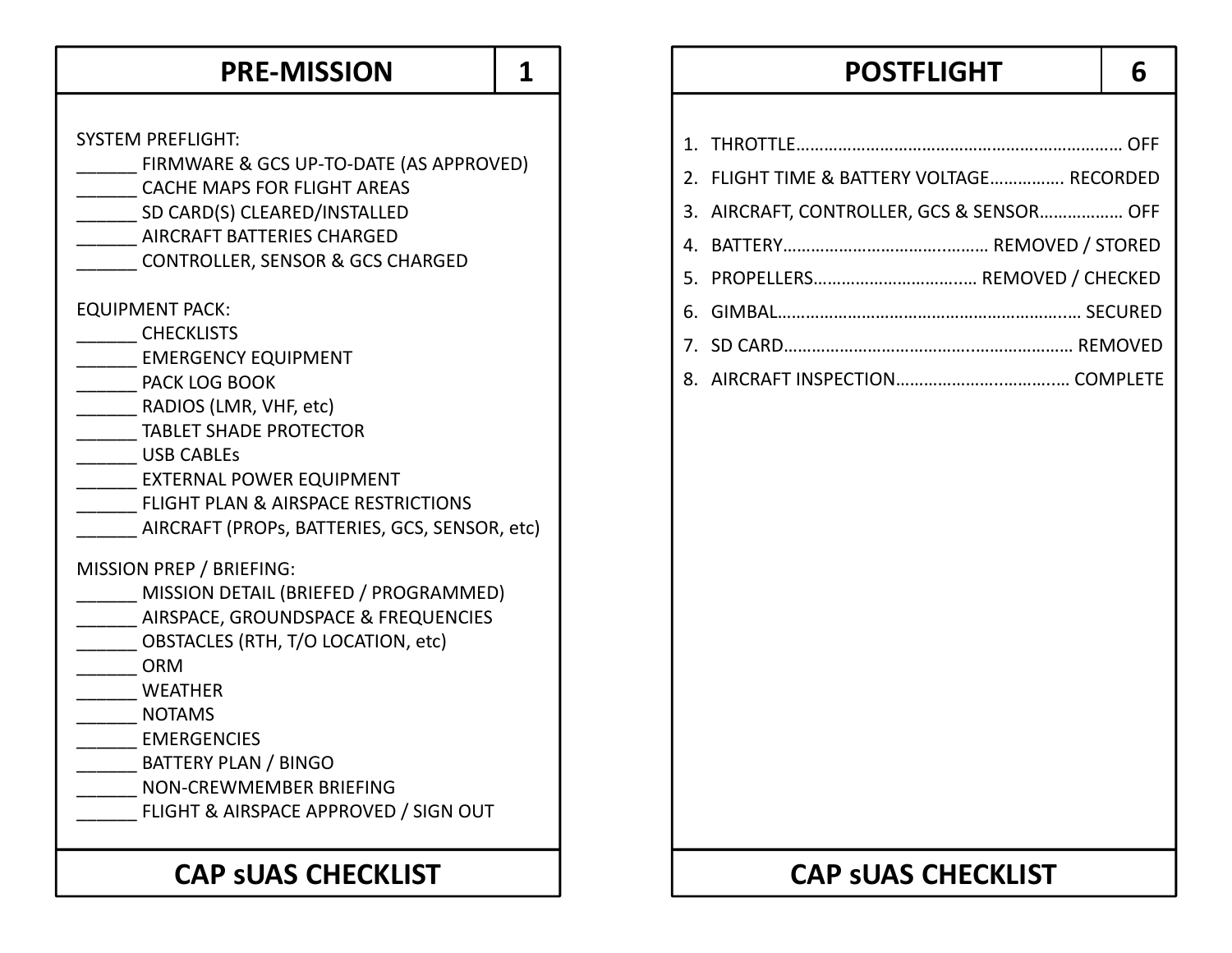| $1_{\cdot}$                                       |
|---------------------------------------------------|
| 2.                                                |
| 3.                                                |
| VOLTAGE, GPS AND RF SIGNAL STRENGTH MONITOR<br>4. |
| 5.                                                |
| A. FORWARD / BACK                                 |
| <b>B. STRAFE LEFT / RIGHT</b>                     |
| C. YAW LEFT / RIGHT                               |
| D. UP / DOWN                                      |
| FULL-STICK MANEUVERS REPEAT STEP 3<br>6.          |
| $7^{\circ}$                                       |
| 8.                                                |
|                                                   |
|                                                   |
|                                                   |
|                                                   |
|                                                   |
|                                                   |
|                                                   |
|                                                   |
|                                                   |
|                                                   |

### **CAP sUAS CHECKLIST**